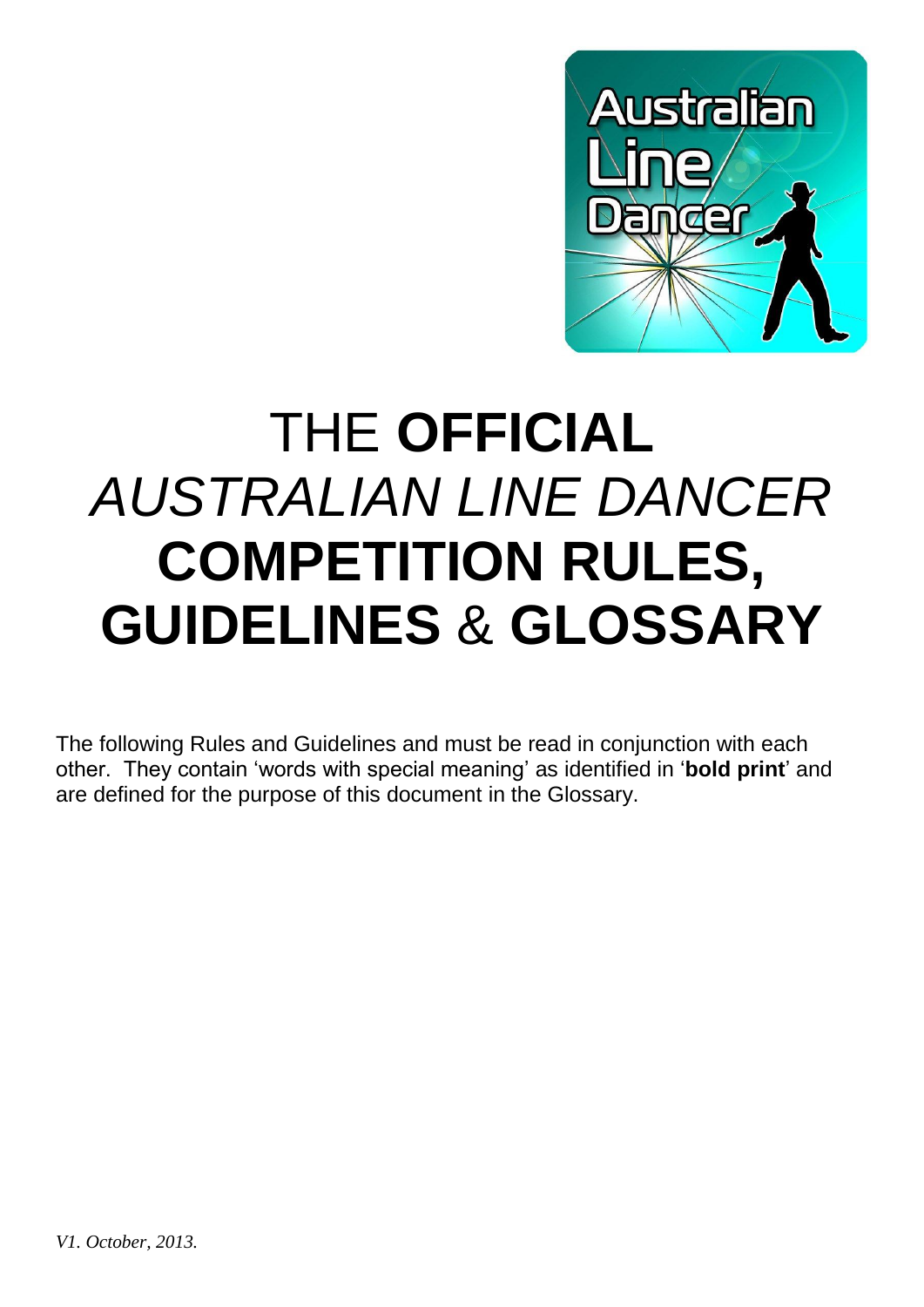# **INDEX:**

**1. Glossary**

### **2. [Guidelines](#page-2-0)**

- **2.1. [Summary](#page-4-0)**
- **2.2. [Music Submission](#page-4-1)**
- **2.3. [General Information](#page-4-2)**
- **2.4. [Costumes](#page-5-0)**
- **2.5. [Solo's: Freestyle and Standard Sections](#page-5-1)**
- **2.6. [Waltz Sections](#page-5-2)**
- **2.7. [Freestyle Duos, Freestyle Trios and Freestyle Team Sections](#page-5-3)**
- **2.8. [Qualifying Duo Sections](#page-5-4)**

### **3. [Rules](#page-4-3)**

- **3.1. [Music](#page-6-0)**
- **3.2. [Costumes](#page-7-0)**
- **3.3. [Standard Solo Sections](#page-7-1)**
- **3.4. [Standard Duo, Standard Trio, Standard Small Team, Standard Large Team](#page-7-2)  [Sections](#page-7-2)**
- **3.5. [Freestyle Solo Sections](#page-7-3)**
- **3.6. [Freestyle Duos, Freestyle Trios and Freestyle Team Sections](#page-7-4)**
- **3.7. [Mixed Age Sections](#page-8-0)**
- **3.8. [Instructor/Student Sections](#page-8-1)**
- **3.9. [Relatives Duo](#page-8-2)**
- **3.10. [Qualifying Duo](#page-8-3)**
- **3.11. [Showcase / Invitational Sections](#page-8-4)**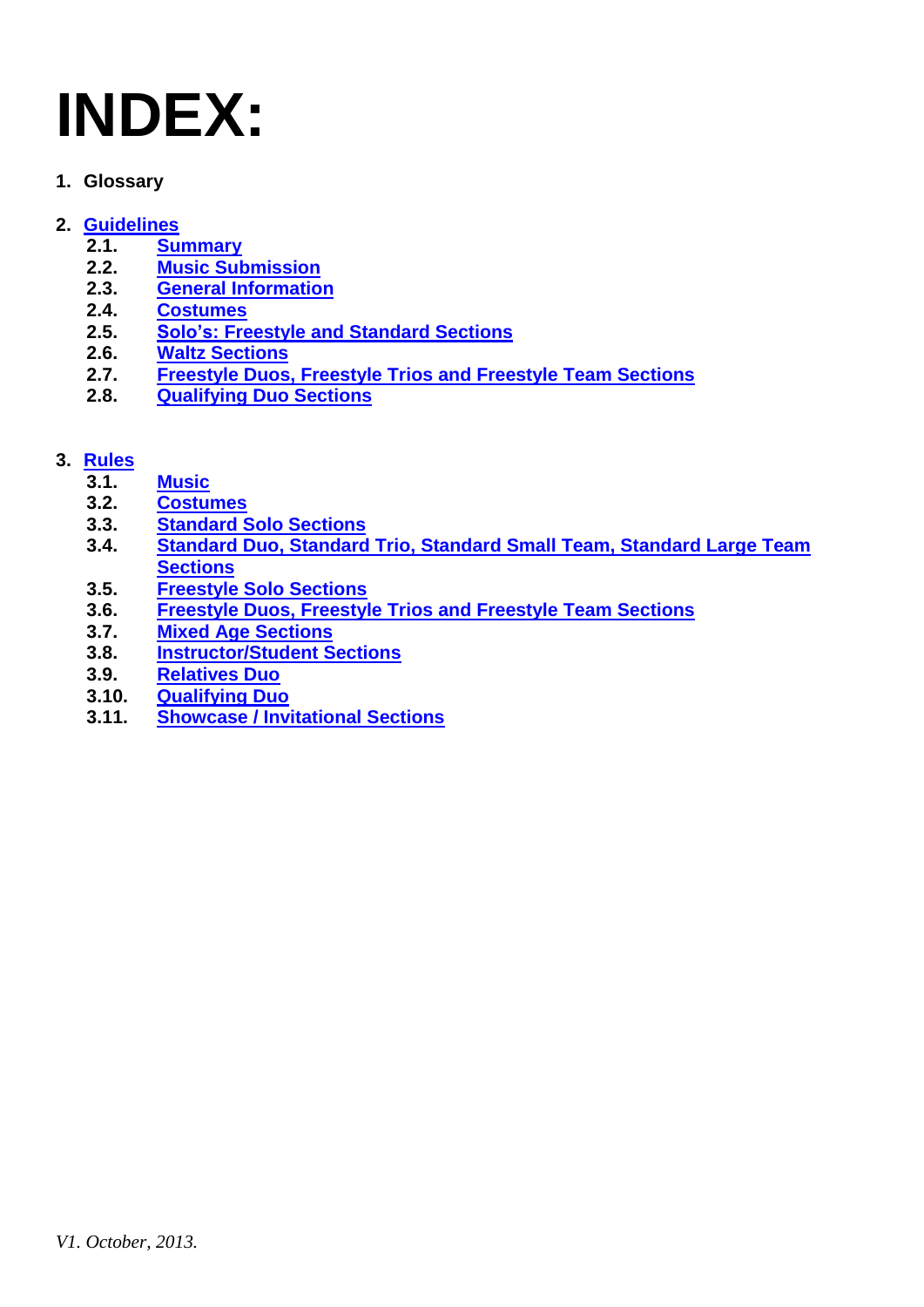### <span id="page-2-0"></span>**1. Glossary:**

**Standard Line Dance:** A Line Dance performed with all **Competitors** moving in lines on the same foot, at the same time, in the same direction - identically - in which a step pattern is repeated at least once to any **Track** or **Piece of Music**. Tags and bridges do not form a part of the repeating step pattern.

**Freestyle Line Dance:** A Line Dance performed to any **Track** or **Piece of** where Competitors do not have to perform a **Standard Line Dance**.

**Competitor(s):** One (1) or more performers per entry per section.

**Solo:** A **Competitor** with one (1) performer

**Duo: Competitors** with two (2) performers

**Trio: Competitors** with three (3) performers

**Small Team: Competitors** consisting of a minimum of four (4) and a maximum of nine (9) performers.

**Large Team: Competitors** consisting of a minimum of ten (10) and an unlimited maximum number of performers

**Freestyle Team: Competitors** consisting of a minimum of four (4) and unlimited maximum number of performers

**Coach:** Instructor of a competition team without an advertised class.

**Instructor:** must conduct at least one (1) advertised class per week.

**Student:** must attend on average one (1) advertised line dance class per week.

**Novice** means**:**

- i. A competitor who has never entered a competition;
- ii. Or never having received a medal in a competition;
- iii. Or only having received a medal in a section of 3 competitors or less.

**Prop:** An item that is not worn as clothing, footwear or headwear.

**Track**: One (1) or more songs that are cut, extended or spliced together for a performance to fit within time limitations.

Piece of Music: One (1) song that is cut or extended for a performance to fit within time limitations. Unlike a **Track**, the **Piece of Music** cannot be enhanced by splicing two or more tracks together.

**Variation:** A competitors own choreographed interpretation of the **Piece of Music** or **Track** and **Set Dance** for the performance in question and within the Rules. Applies only in a solo section.

**Vanilla:** The **Set Dance** that has been choreographed and selected for the performance in question. Applies only in a solo section.

**Set Dance:** A **Standard Line dance** choreographed by someone and which has a written dance sheet and which is selected and provided to **Competitors** by the **Event Director**. Applies only in a solo section.

**Event Director:** The person who has organized and who is responsible for the competition in question.

*V1. October, 2013.*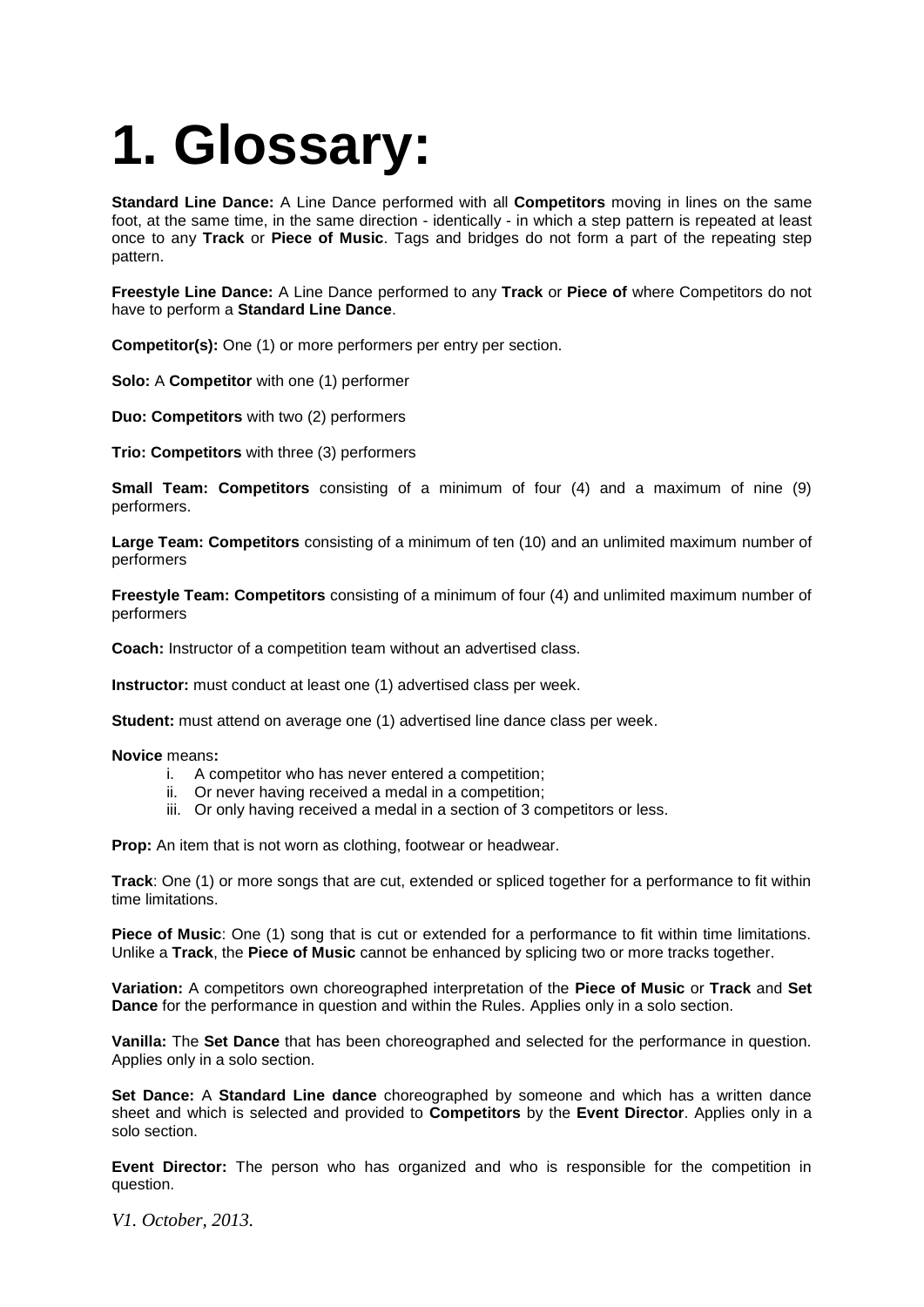#### **Athletic Movements:**

Any movement that involves taking the complete weight of any Competitors body off both legs at the same time for more than two (2) counts of the music and also includes but is not limited to;

- Placing body weight on any other part of the body for any number of beats (hands / arms / head / torso / etc)
- Splits, flips or rolls (somersaults)

**Country Music:** A **Piece of Music** or **Track** that is produced by a recognised country artist or band and/or is/or has been in the country music charts.

**Choreography:** A competitors own choreographed interpretation of the **Piece of Music** or **Track** that is a **Line Dance** / **Standard Line Dance** or **Freestyle Line dance** as appropriate.

**Club:** A team of **Competitors** whom represent a **Coach** and/or a class instructor(s).

**Official Program:** The document produced by the **Event Director** outlining the following minimum details for the event in question;

Name of **Event Director**(s), Organisers and Adjudicators. Name and date of event. Contact details for the event. Timeline and Order of events. Venue name and address.

**Start Position:** The beginning position on the floor for **Solo Competitors**, as directed by the Head Judge.

**Styling**: A **Competitors** own choreographed interpretation of the **Piece of Music** or **Track** for the performance in question and that does not alter the **Set Dance.** This means that choreographed movements of the entire body may be used to add to the performance, so long as the **Set Dance** is still adhered to.

**Waltz:** Music can be in 3/2, 3/4, 3/8, 6/8, 9/8 12/8 time signatures. Dance steps must be in 3/4 timing and the rise and fall of a waltz should create a smooth wave motion.

#### **Costume**: May include:

Males: A shirt, vest, trousers or jeans. Females: A dress, shirt, top, leotard, trousers, skirt, jeans, cat suit (jumpsuit). Dance tights must be worn with skirts/dresses. Both Genders: Country boots, Country Hat, Cap, street shoes. \*Costumes should be appropriate to the music and the dance.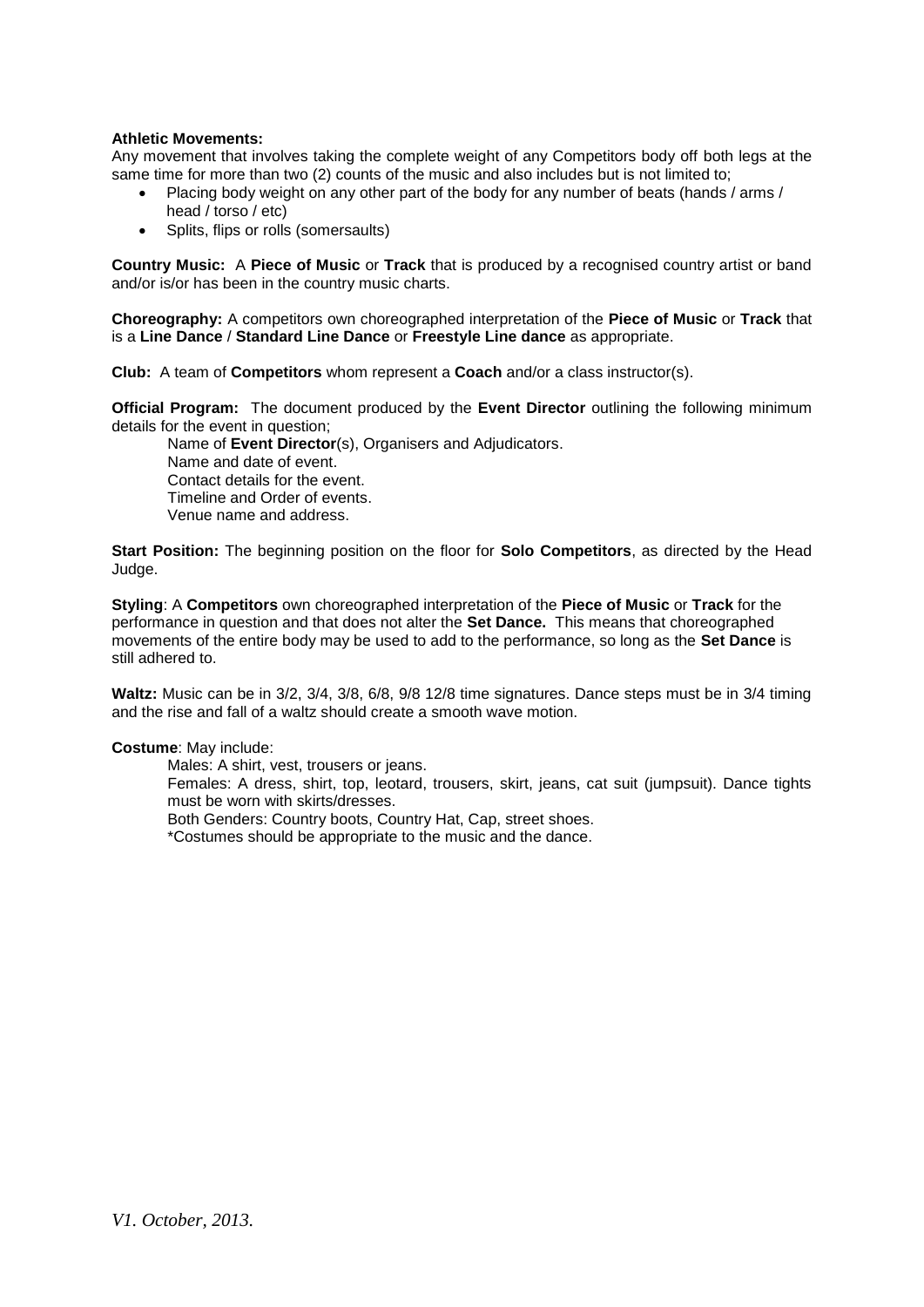## <span id="page-4-3"></span>**2. Guidelines:**

#### **2.1. Summary**

- <span id="page-4-0"></span>2.1.1. The following guidelines provide all Competitors:
	- Instructions for Music Submission
	- General information to assist **Competitors** with the interpretation of the Rules
	- General information to add to the **Competitors** performance in accordance with the Rules.

#### **2.2. Music Submission**

- <span id="page-4-1"></span>2.2.1. All music must be submitted to the **Event Director** as per the following;
	- i. Sent via email, CD or USB. No mini disks.
	- ii. Each **Track** and/or **Pieces of Music** is to be saved as follows in the order noted:
	- The Section Code (E.G: *2B*)
	- The **Club** Name (E.G: *AAA Line Dancing*)
	- The first names of the **Competitor(s)** or the Team name as per the **Competitors** Section entry form. (E.G: *Joe & Jane* or *Team Joe*)
	- Working example: *2B AAALD Team Joe*
	- iii. It is the **Competitors** responsibility to ensure that all **Pieces of Music** and/or **Tracks** are provided correctly.
	- iv. It is preferred that all music is submitted one week prior to the event.

#### **2.3. General Information**

- <span id="page-4-2"></span>2.3.1. For all sections, a minimum of three (3) **Competitors** is required. **Competitors** who enter sections that do not meet this requirement will be contacted by the **Event Director** or other nominated event staff to discuss options as soon as possible after closing date.
- 2.3.2. The maximum number of **Competitors** (per section) may be limited at the discretion of the **Event Director**.
- 2.3.3. **Competitors** must dance in a formation of choice for the performance and must maintain this formation, without change, for the duration of the performance.
- 2.3.4. Introductions are permissible (including freestyle type choreography) where introductory music allows.
- 2.3.5. Judging begins from the beginning of the **Piece of Music** or **Track** and continues until the **Piece of Music** or **Track** ceases, or the **Competitors** step off the dance floor – whichever comes first.
- 2.3.6. **Choreography** should be appropriate to a family audience and must not breach Rule 1.1.12. When creating and choreographing a performance, consideration should be given to:
	- i. The entire body, not just foot, arm or head placement.
	- ii. The tempo of the **Piece of Music** or **Track**
	- iii. The entertainment value of the performance
	- iv. The style of dancing being performed.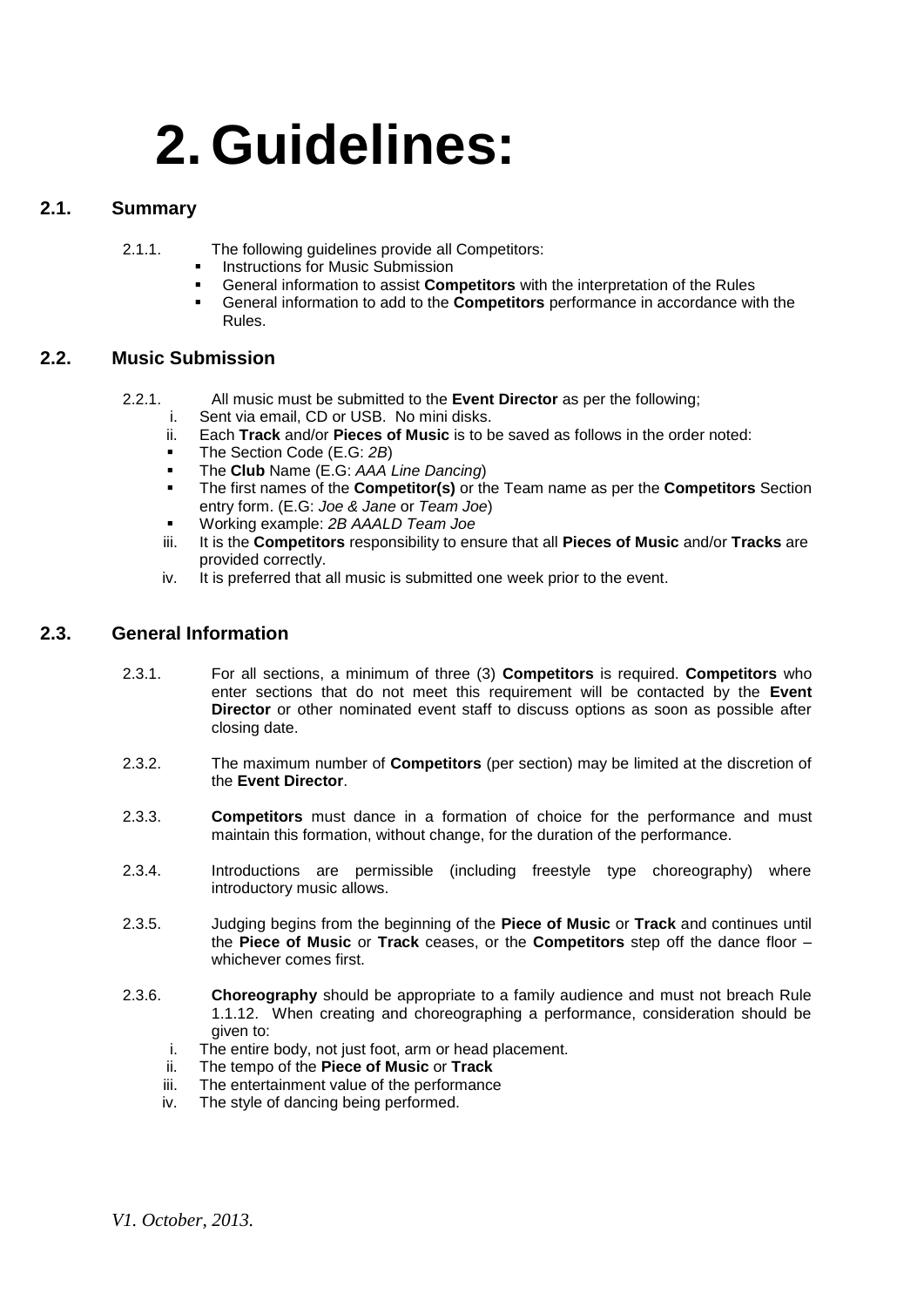#### **2.4. Costumes**

- <span id="page-5-0"></span>2.4.1. All **Competitors** must remain in competition costume for presentations to be eligible to accept awards.
- 2.4.2. Hats are not compulsory for either male or female **Competitors** for any performance although it is suggested cowboy hats are worn when performing to **Country Music**.
- 2.4.3. Modesty skirts to be worn at the competitor's discretion. It is strongly suggested that modesty skirts are worn with long waltz skirts.
- 2.4.4. Hats and skirts used during a performance are not considered props.

#### <span id="page-5-1"></span>**2.5. Solo's: Freestyle and Standard Sections**

- 2.5.1. **Competitors** in the **Solo Sections** are required to perform the **Set Dances** for their category as identified by the particular event. The **competitors** should complete the dance as written on the official step sheets which will be issued to all upon entry.
- 2.5.2. **Styling** is encouraged to be added to performance according to the music, and the style of dance E.G. hats or skirts may be utilized to add to the presentation of the performance
- 2.5.3. Music for **Competitors** in the **Solo** sections will be provided by the **Event Director** or other nominated staff.
- 2.5.4. Hand/arm positions may differ between male and female **Competitors** where differing costumes allow skirt and hats to be used to add to the presentation of a performance. Otherwise hand and arm positions should be identical.

#### **2.6. Waltz Sections**

<span id="page-5-2"></span>2.6.1. It is recommended and strongly encouraged that the technique of **Waltz** is adhered to with all competition routines regardless of music timing. Steps should be in groups of three with syncopations allowed.

#### **2.7. Freestyle Duos, Freestyle Trios and Freestyle Team Sections**

#### <span id="page-5-3"></span>2.7.1. **Competitors** may (amongst other things):

- i. Dance facing each other, or in opposite directions Contra and/or mirror image;
- ii. Split or separate provided they follow an organised and/or choreographed flow of movement;
- <span id="page-5-4"></span>iii. Complete the same dance movements, though not necessarily at the same time (in a wave or cannon motion);

#### **2.8. Qualifying Duo Sections**

- 2.8.1. This section is open for **Competitors** who wish to qualify for a Qualifying Duo Finals section – which are held at the nominated event noted in the Section entries.
- 2.8.2. If **Competitors** place First (1<sup>st</sup>) Second (2<sup>nd</sup>) or Third (3<sup>rd</sup>), they are then eligible to enter in the Qualifying Duo Final at the nominated event.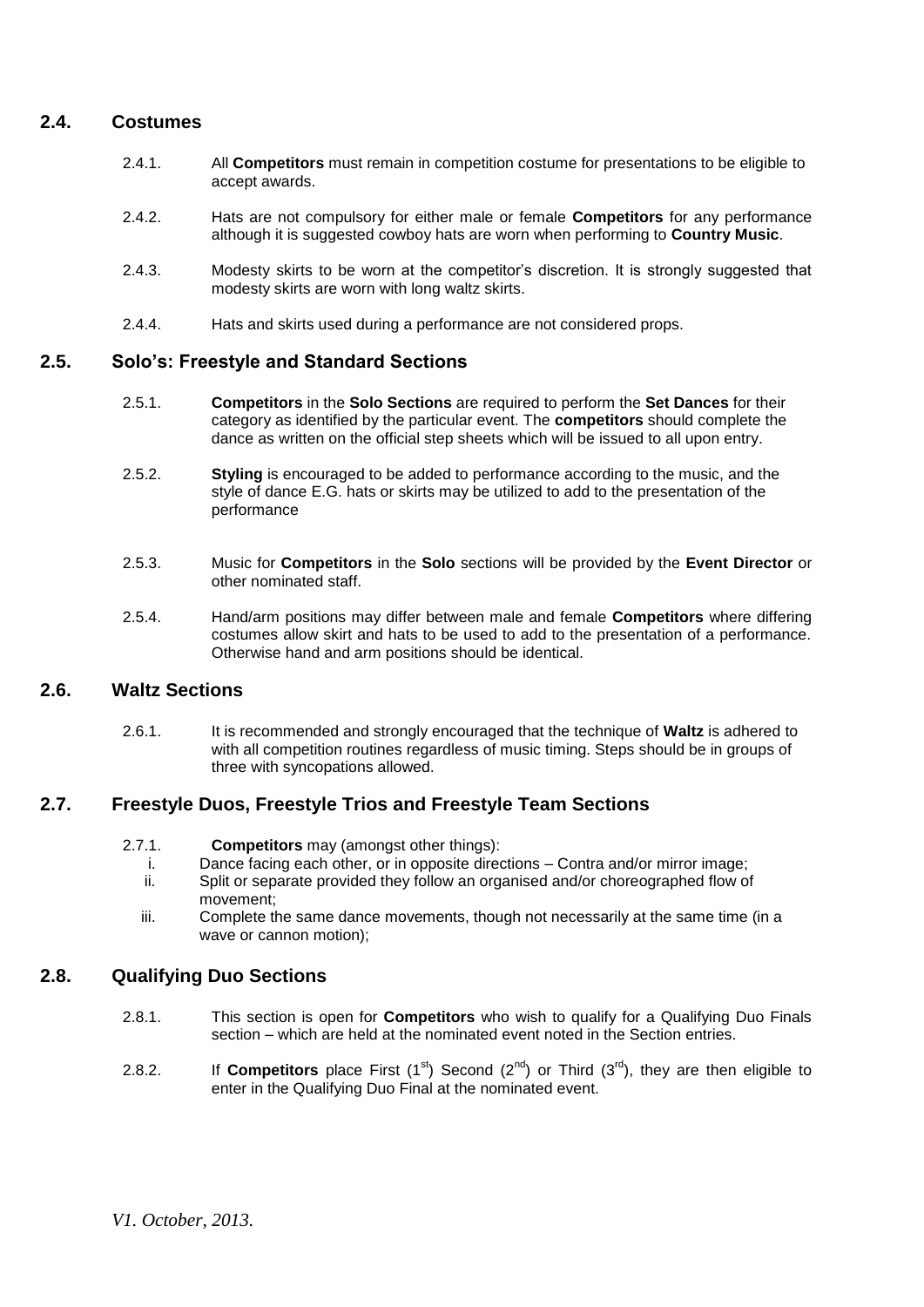### **3. Rules:**

#### **3.1. General Rules**

- 3.1.1. **Competitors** may compete only once in any Section they enter. **Penalty – Disqualification**
- 3.1.2. **Competitors** may be removed or substituted from team entries on day of competition. One performer per section/entry may be substituted where no rules are broken. **Penalty – Disqualification**
- 3.1.3. Each **Club** cannot use the same **Piece of Music** or **Track** more than twice for the duration of the competition. **Penalty – Disqualification.**
- 3.1.4. Age is determined as of the date of the competition. Proof of age is to be provided at the request of the event directors. **Penalty - Disqualification**
- 3.1.5. **Competitors** must dance in the order published in the **Official Program**. **Competitors** must be ready to compete when called as per the published program. **Competitors** are provided with no more than two calls per performance. **Penalty – Disqualification**
- 3.1.6. **Competitors** must remain on the floor for the duration of the performance, however dancing onto the floor during the introduction and off the floor as the **Piece of Music** or **Track** fades out is allowed. **Penalty – Disqualification**
- 3.1.7. No **Athletic** movements are allowed. **Penalty – Disqualification**
- 3.1.8. No **Props** allowed. **Penalty – Disqualification**
- 3.1.9. No crude, inappropriate or overly suggestive body movements allowed in the **Choreography** of all performances. **Penalty – Disqualification**

#### <span id="page-6-0"></span>**3.2. Music**

- 3.2.1. Standard Sections track time limit is 4 minutes maximum. **Penalty - 5 points per Judge for every 15 seconds, or part thereof, over the time limit.**
- 3.2.2. For Freestyle Sections music time limit is 6 minutes maximum. **Penalty - 5 points per Judge for every 15 seconds, or part thereof, over the time limit.**
- 3.2.3. Music for the Standard Sections must be no more than one **Piece of Music. Penalty – disqualification**
- 3.2.4. Music for the Freestyle Sections must be no more than one **Track. Penalty – disqualification**
- 3.2.5. Music selected for any **Waltz section** will include simple and compound 3/2, 3/4, 3/8, 6/8, 9/8 12/8 time signatures. Dance steps must be in 3/4 timing with syncopations allowed. **Penalty – Disqualification**
- 3.2.6. No crude, inappropriate or offensive music is to be used. **Penalty – Disqualification**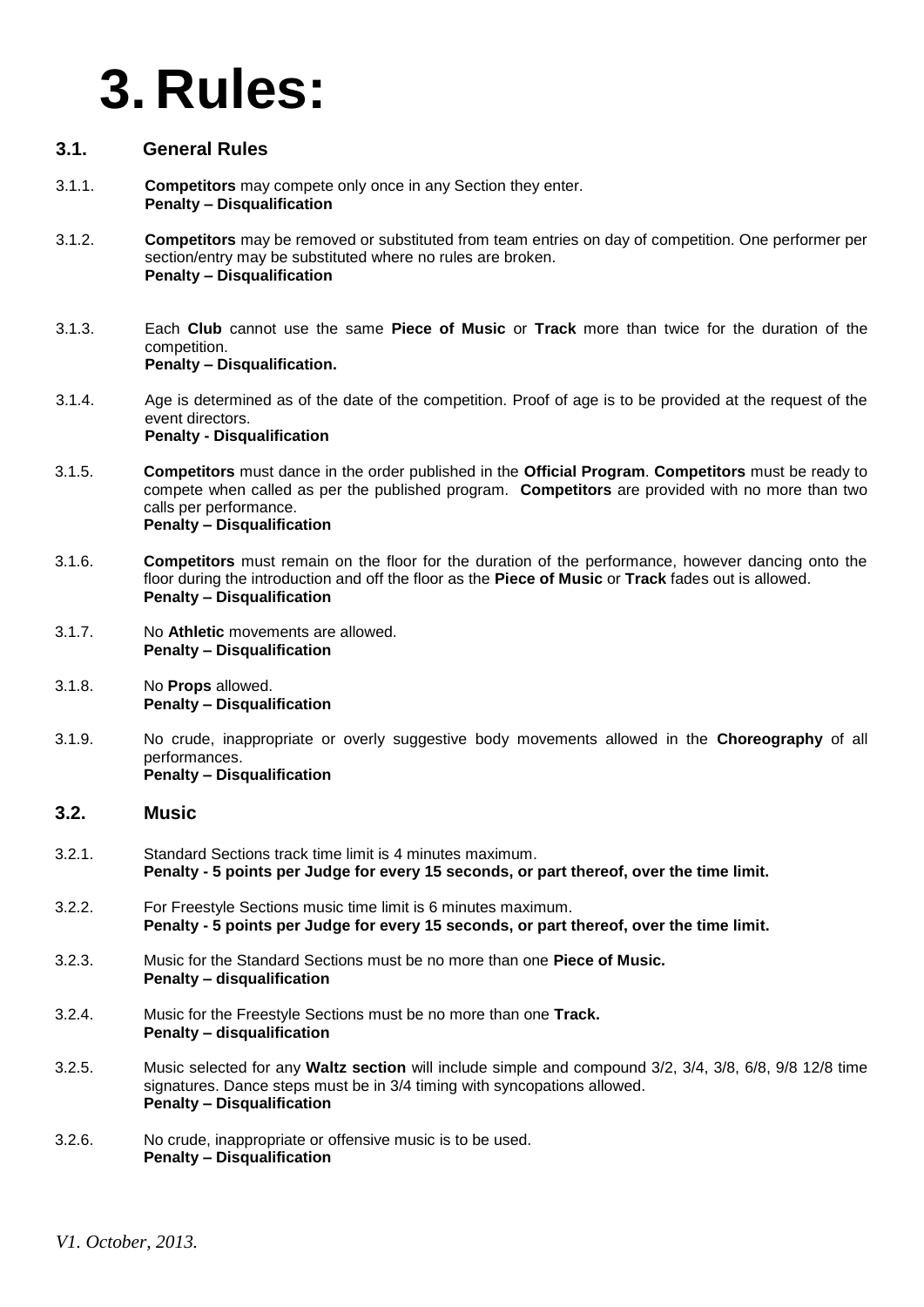#### <span id="page-7-0"></span>**3.3. Costumes**

- 3.3.1. No strapless items of clothing are allowed. Outfits must not have a bare midriff (this includes when part of the costumes ride ups and exposes a bare midriff). **Penalty – Disqualification**
- 3.3.2. Should any of the **Competitors** costume be dropped or fall to the floor it should be picked up immediately. **Penalty – 1 point per judge for every 4 counts until the piece(s) of the costume is retrieved**
- 3.3.3. A **Competitors** costume must not be placed on the floor. **Penalty – 1 point per judge for every 4 counts until the piece(s) of the costume is retrieved**
- 3.3.4. **Competitors** must wear Country Style Boots when dancing to **Country Music**, other footwear may be worn where appropriate to the music and the choreography. **Penalty - 2 points per Judge for each infringement**

### <span id="page-7-1"></span>**3.4. Standard Solo Sections**

\*The following rules apply in addition to the **General Rules**.

- 3.4.1. **Solo Competitors** must perform the **Set Dance** applicable. **Penalty - Disqualification**
- <span id="page-7-2"></span>**3.5. Standard Duo, Standard Trio, Standard Small Team and Standard Large Team Sections**

\*The following rules apply in addition to the **General Rules**.

3.5.1. **Duo / Trio / Small Team and Large Team Competitors** must perform a **Standard Line Dance** only. **Penalty – Disqualification**

#### <span id="page-7-3"></span>**3.6. Freestyle Solo Sections**

\*The following rules apply in addition to the **General Rules**.

3.6.1. **Competitors** must complete two (2) **Vanilla** walls of the **Set Dance** followed by repetition of one (1) **Variation** wall, one (1) **Vanilla** wall until the completion of the dance. The **Vanilla** walls must be danced as per the dance sheet. The flow and direction of **Variation** walls must remain the same as the **Set Dance.**

*Penalty – Points lost for non-compliance with this rule*

3.6.2. **Variation** walls begin only after the first two (2) **Vanilla** walls are completed. If the chosen dance has a restart/tag on the first **Vanilla** wall, another entire **Vanilla** wall is to be completed prior to the first **Variation** wall. If a restart/tag occurs during the second **Vanilla** wall, **Competitors** must then begin the first **Variation** wall once the restart/tag is completed. If a tag occurs immediately after the first two (2) **Vanilla** walls have been completed, Competitors must begin their first **Variation** wall at the completion of that tag.

#### *Penalty – Points lost for non-compliance with this rule*

- 3.6.3. Introductions to the **Set Dance** are allowed as long as no other **Competitors** space is intruded upon. The dancer must also return to their **Start Position** on the dance floor prior to the dance commencing. *Penalty – Points lost for non-compliance with this rule*
- 3.6.4. Solo **Competitors** must be aware of their personal dance space and not intentionally or carelessly intrude on another dancer's area. *Penalty – Points lost for non-compliance with this rule*
- <span id="page-7-4"></span>**3.7. Freestyle Duos, Freestyle Trios and Freestyle Team Sections** \*The following rules apply in addition to the **General Rules** excluding Rule 1.3.4
- 3.7.1. A **Freestyle Team** must consist of a minimum of four (4) individual **Competitors**. **Penalty – Disqualification**

*V1. October, 2013.*